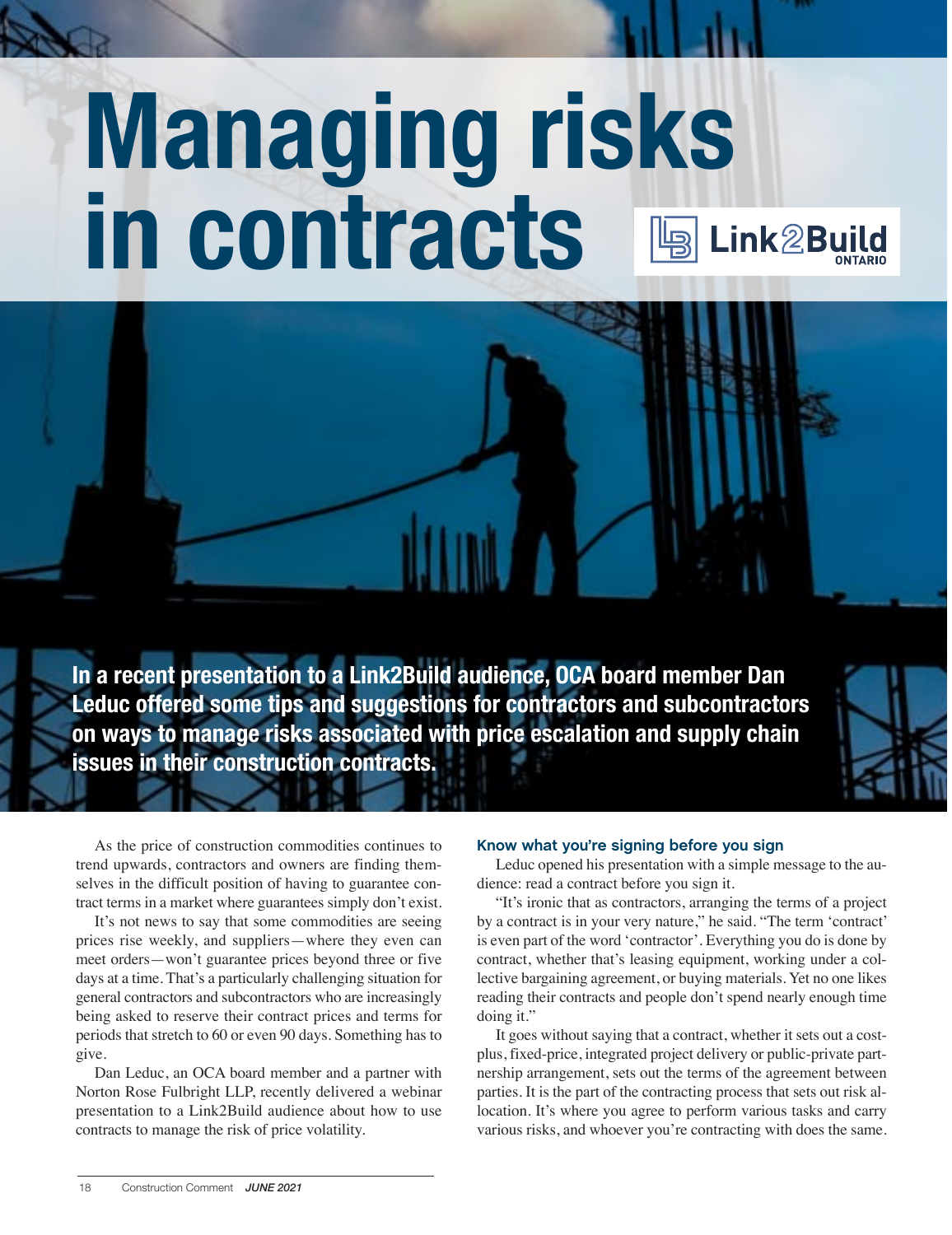Contracts also inherently include expressed and implied terms. It's critical to understand what terms of the contract arrangement are being expressed clearly in the document, and which are read into the contract by implication. For example, any risks driven by the COVID-19 pandemic, including pricing and supply risks, must be expressed in a contract. They cannot be implied. So, said Leduc, if you don't see anything in the contract about how any risks relating to scheduling, the supply chain or price volatility will be managed, assume they're yours to carry. Don't ever assume critical terms like these are implied.

"In the tender process, you can't always dictate the terms of a contract, but you can go into the contracting process with your eyes wide open," said Leduc. "You have to know the risks you're assuming, and you have to adjust your strategy and your execution plan to ensure you remain profitable."

Leduc also advised contractors to be mindful about how contract risks are allocated by reference. For subcontractors, time spent understanding how risks relating to COVID are being handled in the prime contract between the general contractor and the owner helps to give a better picture of how subs will be affected. In some cases, the prime contract may form part of a subcontract, in which case, it's even more essential to obtain—and read—that prime contract.

"You can't afford not to read your contract documents and make sure you understand what they're saying," said Leduc. "I also tell my clients that every \$1 you spend on addressing issues before signing a contract will save you \$20 in legal fees after you sign on the dotted line."

## **Consider negotiations**

Contracts can be a result of negotiations. They therefore can be open to amendments to make, in this case, the allocation of risks associated with price volatility fairer to everyone.

Leduc advises that owners consider reducing their contractaward periods. Some are extending out as far as 60 or 90 days, but when steel suppliers, for example, will guarantee their prices for just five days, it's in the owner's best interests to shorten award times. If they persist with their long award periods, contractors will rightly protect themselves against sharp price increases by incorporating huge contingencies.

Another mitigation strategy for contractors is to amend your bid to say you won't hold your price for the required 60 or 90 days, but for a shorter period of, say, 30 days. It's a strategy that contractors certainly use, but Leduc says qualifying a bid in this way may technically render the bid non-compliant. An owner must accept your proposed, amended terms and include them in the construction contract for the change to be brought forward. They can just as easily reject your bid out of hand for including the change.

While qualifying your bid, you might also consider including a price-escalation clause. A simple clause that says something along the lines of 'my price for this commodity is X as of this date, and if that price goes up by Y percent, or if there are issues with supply of this commodity, I can seek recourse through my contract' can help to protect you against price escalations. Leduc advises, however, that strategy involves carefully monitoring commodity prices. He recommends using the Producer Price Index published monthly by the US Bureau of Labor Statistics as a reliable and trustworthy benchmark.

"Again, beware: if your contract doesn't specifically include a price-escalation clause, do not assume it is implied in the contract," he adds. "More often than not, the lack of that clause means you're locking in on a price."

Force majeure is one of the terms the industry threw around a great deal in the spring of 2020 when the COVID-19 pandemic caught everyone off guard. In some cases, it helped contractors recoup some of the additional costs they incurred on projects due to the need for more personal protective equipment, lost productivity, supply chain hiccups, and so on. Leduc's advice for 2021: don't assume force majeure is still in play.

"COVID is not an unforeseen event any longer," he explained. "We know now what it's doing to labour, to prices, to productivity. Force majeure, when it's in place, helps mitigate the effects of unforeseen events."

Likewise, he cautions against carrying forward any clauses that qualify a bid based on lost productivity. The productivity issues created by COVID a year ago are largely behind us, and are fading even further out of view as more of the population is vaccinated.

#### **Once you sign, you commit**

Post contract award, there's not a great deal a lawyer can do to help a contractor who's accepted risk they cannot manage.

In situations where a contractor asks for, and is refused, an increase in costs, the threat of leveraged default may come into play. In that case, the contractor holds an off-the-record, or 'without prejudice', discussion with the owner to advise that it is unable to pay for materials to complete the project and cautions that its competitors would likely be in the same situation.

The contractor warns of a potential default on the contract, arguing that if it were to do so, the owner would have to pay costs to not only buy the remaining materials itself, but also pay the cost to sue the contractor for default, and waste time. Those costs, the contractor argues, would be the same or greater than the cost to retain the contract and pay the price escalation it initially requested.

The aim of the tactic is to open a discussion with the owner to reach an agreement on how to manage the cost escalation, but it's not without risk. Threatening default is a strategy of last resort.

### **Pay attention to the fine print**

Leduc's last piece of advice is to exercise caution. Spend that time reading a proposed contract and its fine print, and seek legal advice if something isn't clear or seems risky.

"Contractors usually spend lot of time on the numbers they submit at the tender stage of a contract—a lot more time than they usually spend on reading the terms and conditions of the contract, which is where the risk-allocation happens," said Leduc. "My advice: pay attention to the fine print. It's as important—or more so—than working out your selling price."